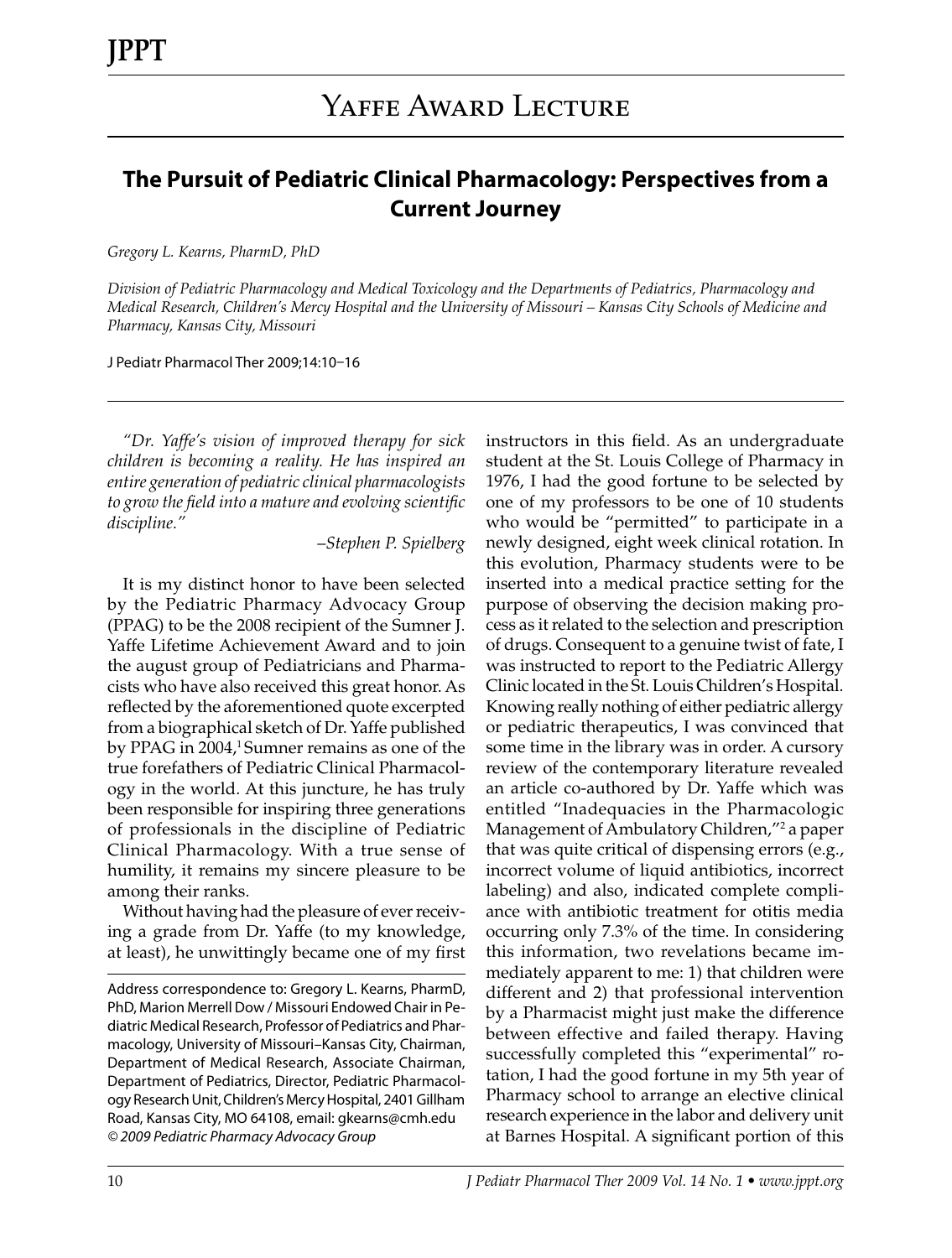experience was focused on collecting information on the effects of anesthetic and analgesic drugs administered in the immediate peripartum period and thereby, provided me with a first taste of clinical investigation. In asking for relevant background reading, I remember being given a review article authored by Dr. Yaffe entitled "Drugs and Pregnancy."3 By this time, I was totally convinced that pediatric pharmacology was a most noble and necessary pursuit. For this early directional influence and the knowledge gained from Dr. Yaffe's exemplary works and faithful example, I will remain eternally grateful.

## **THE JOURNEY THUS FAR**

*"I would like, in my arbitrary way, to bring one nearer to the actual human being."*

–*Sir Francis Bacon*

Much like my esteemed colleague and 2004 recipient of the Yaffe Award, Dr. William Evans,<sup>4</sup> my academic career over the past 25 years has had a consistent "pharmaco-" theme. Despite a decidedly pharmacokinetic predominance, I have endeavored to use and/or implement many of the "tools" of pharmacology (e.g., pharmacokinetics, pharmacodynamics, pharmacogenetics) in trying to understand the some of the mysteries of developmental pharmacology. Specifically, how children are different from adults with respect to drug disposition, action and adverse events.

A driving principle behind much of my previous research and pediatric pharmacology in general has been to engage a fundamental understanding of the predictable "patterns" of normal physiology during the continuum of human development and how they influence the processes which serve collectively as the determinants of age-associated differences in drug absorption, distribution, metabolism, excretion and action (Figure).5 While much of this work was, out of necessity, done from a macroscopic, physiologic perspective (i.e., clinical) as opposed to being molecular or mechanistic in nature, it has served to:

1. generate new information about a host of drugs (e.g., antimicrobials, antivirals, antifungals, anti-asthmatics, prokinetic agents) shown to be generalizable, of therapeutic importance in the definition of age-appropriate therapeutic regimens and in selected instances (e.g., midazolam, linezolid, ranitidine, famotidine, nizatidine, pantoprazole, omeprazole, montelukast), enabled expanded product labeling to include pediatric information.

- 2. demonstrate the feasibility (scientific, technical and ethical) of conducting rigorous, non-therapeutic clinical trials in populations of neonates, infants, children and adolescents who are either healthy, have a stable medical condition or are acutely ill.
- 3. demonstrate the utility of treating development as a continuum when exploring age-associated changes in drug disposition and action and also how pharmacogenetic information (e.g., genotype and phenotype association) can be used to refine the assessment of variability in drug disposition related to development.
- 4. provide proof-of-concept for the use of data-rich designs in the investigation of drug disposition in neonates, infants and children.

Without question, this past record of academic accomplishment focuses squarely on both demonstrating that children are different (from adults) and also how they are different. The new frontier for our research as it evolves will be to explore <u>why</u> they are different. Specifically, how normal and abnormal developmental biology produces signals and/or alterations in cellular function which culminate in processes that collectively alter drug disposition and effect. Fortunately, the ever expanding toolbox of science and the evolving coalescence of gifted individuals from many disciplines into the field of pediatric clinical pharmacology will enable this "journey" to continue in a purposeful and meaningful way which makes it possible for even an old dog to learn new tricks!

# **LIFE LESSONS FROM THE JOURNEY**

In contemplating the preparation of this "acceptance speech" manuscript, I was fortunate to have received useful suggestions and directional guidance from Dr. Stephanie Phelps, the Editorin-Chief of The Journal of Pediatric Pharmacology and Therapeutics and Mr. Matthew Helms, Executive Director of PPAG. Perhaps the most insightful guidance was given to me by my long-time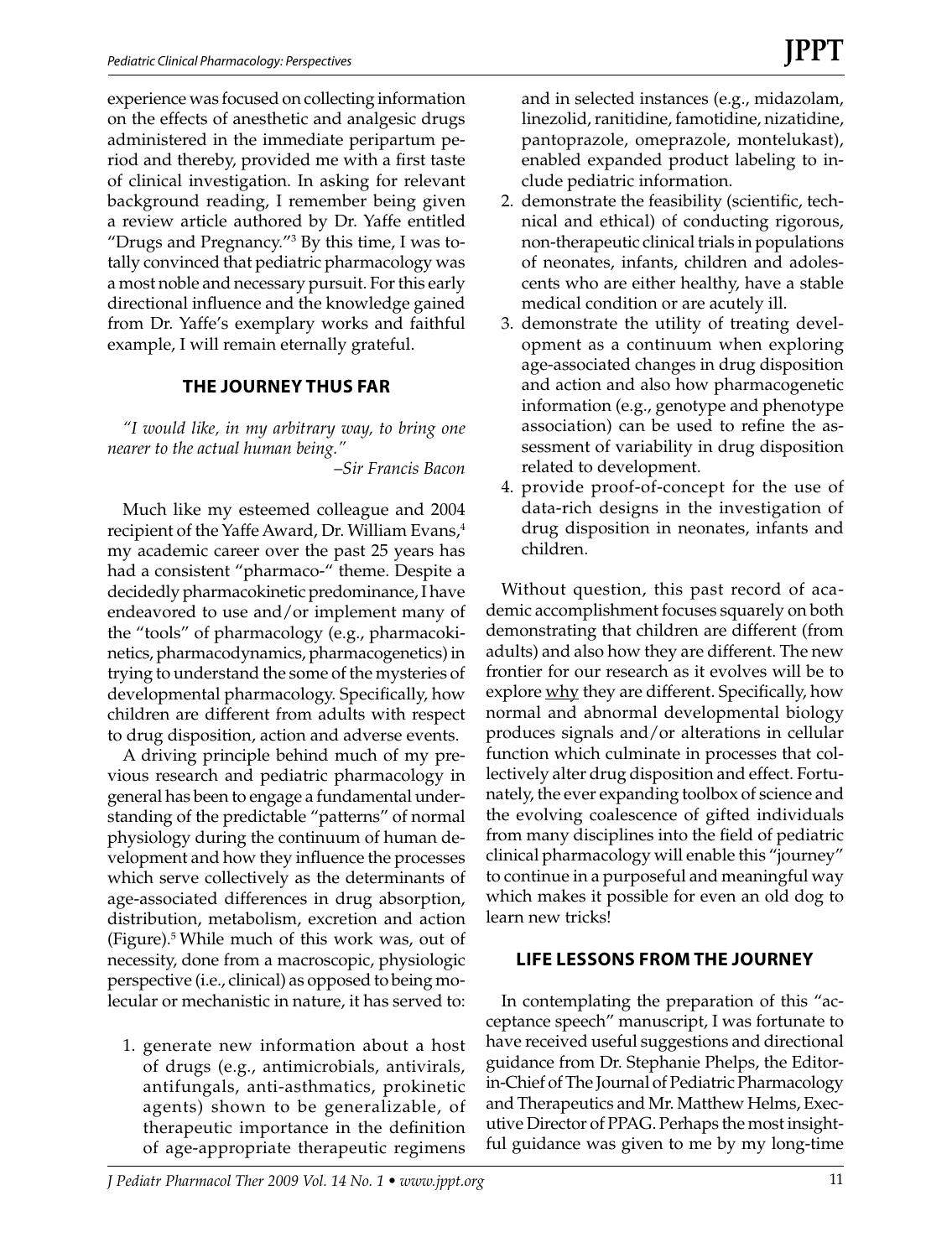# **JPPT**



**Figure.** Developmental changes in physiologic factors that influence drug disposition in infants, children, and adolescents. Physiologic changes in multiple organs and organ systems during development are responsible for age-related difference in drug disposition.

A) The activity of many cytochrome P-450 (CYP) isoforms and a single glucuronosyltransferase (UGT) isoform is markedly diminished during the first 2 months of life. In addition, the acquisition of adult activity over time is enzyme- and isoform-specific.

B) Age-dependent changes in body composition, which influence the apparent volume of distribution for drugs. Infants in the first 6 months of life have markedly expanded total body water and extracellular water, expressed as a percentage of total body weight, as compared with older infants and adults.

C) Age-dependent changes in both the structure and the function of the gastrointestinal tract. As with hepatic drugmetabolizing enzymes (A), the activity of CYP1A1 in the intestine is low during early life.

D) The effect of postnatal development on the adult activity by 6 to 12 months of age.

E) Age dependence in the thickness, extent of perfusion, and extent of hydration of the skin and the relative size of the skin-surface area (reflected by the ratio of body surface area to body weight). Although skin thickness is similar in infants and adults, the extent of perfusion and hydration diminishes from infancy to adulthood.

Reprinted with permission from Kearns GL, Abdel-Rahman SM, Alander SW, et al. Developmental pharmacology drug disposition, action, and therapy in infants and children N Engl J Med 2003;349:1157-1167.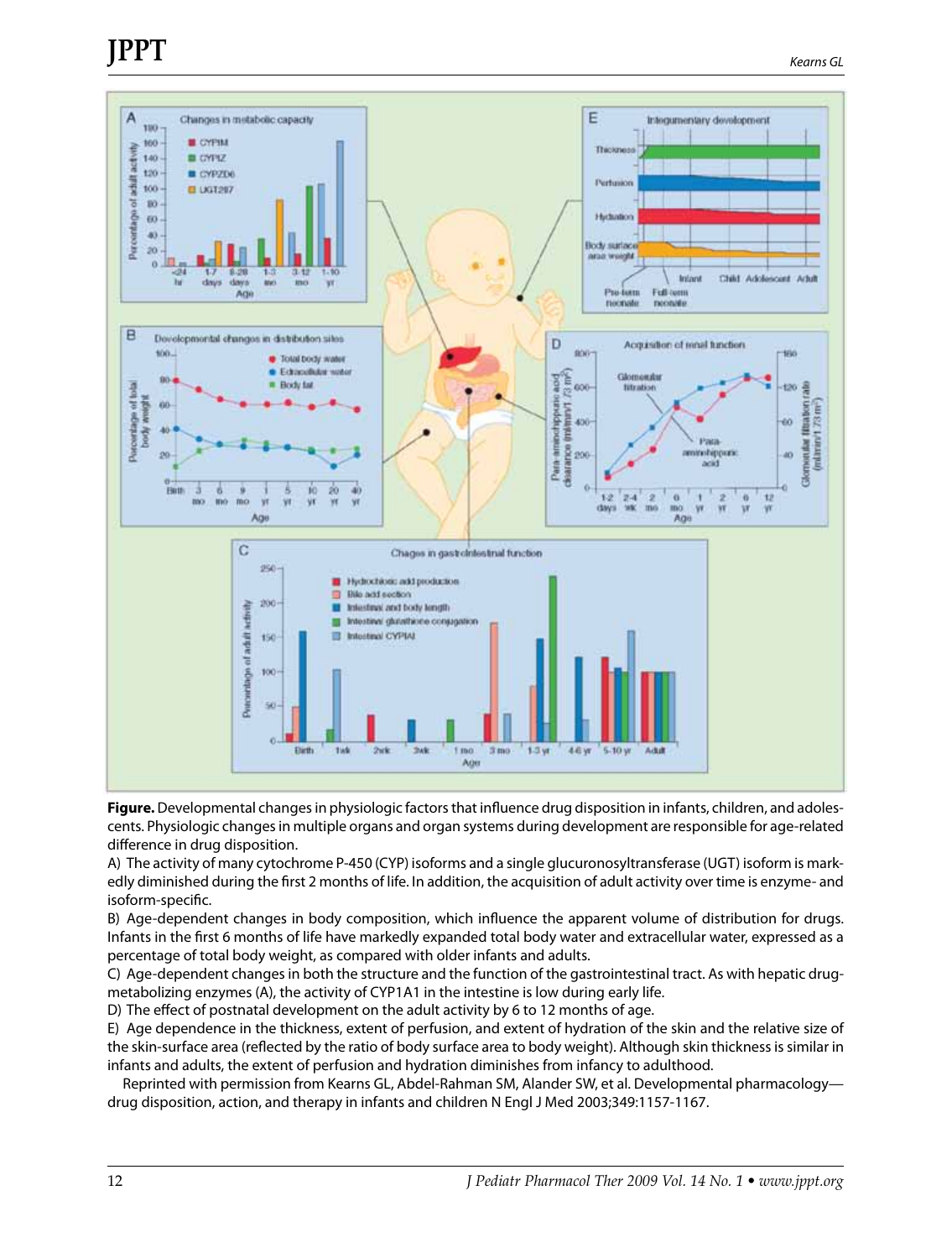friend and colleague, Dr. Steve Leeder, in whom I confided that I was having difficulty with trying to chronicle and/or otherwise recapitulate my academic achievements. In his wonderful very direct way, Steve suggested that I might use the manuscript to communicate some of the things that I am most passionate about. Specifically, to use it as a vehicle to provide "insightful, inspirational instruction" to people who may be starting their professional journies. With that bit of wise guidance, I put my fingers to the keyboard. While I cannot promise that the following insights will be inspirational to anyone, I offer them for the purpose of reflection and consideration.

## *1. Focus on Serving the Patient*

*"Only a life lived for others is a life worthwhile."* –*Albert Einstein*

In my career, I have been fortunate to have witnessed and been part of a profound evolution for the profession of Pharmacy. Namely, the transformation from a customer/product oriented mission to a patient-centered service mission. Fortunately, I did not have to wait until I entered Pharmacy school to embrace this new revelation brought to me by a wise, avant-garde professor. Rather, I had observed it first hand working as a high school student in a small town (New Athens, IL), family-run pharmacy where the pharmacist fitted trusses, adjusted hearing aids, recommended over-the-counter treatments (for both humans and animals), took blood pressures and occasionally rendered on-demand first aid. Thus, from my first introduction, I had no sense that Pharmacy was anything other than a profession where direct, caring and compassionate service to others WAS the mission and thereby, the most noble of pursuits that a Pharmacist was obligated to engage in.

In many instances, those who elect to pursue an academic career elect to sacrifice a practice at the bedside and, instead, pursue the creation of knowledge with a belief that it will be generalizable and of immediate clinical utility. In some instances, I have sadly watched this situation become polarizing and degenerate into a perspective of stature and station where the efforts of pharmacists who practice clinically are perceived to be of lower value than their peers who produce their contributions through laboratory research. Without question, publications and research

grants are universally valued pieces of academic currency. If their pursuit is undertaken with an intention that is not driven by a primary desire to benefit the patient but rather, the producer, their value may serve as nothing more than phalacteries of academia. Simply, always keep the patient first.

#### *2. Find, Keep and Develop Mentors*

*"My success is due in large measure to my mentor's unflagging attention to my career."*

–*Samuel Lux*

*"A teacher affects eternity; he can never tell where his influence stops."*

–*Henry Brooks Adams*

Great mentors have been described as individuals who serve as an advocate, coach, teacher, guide, role model, valued friend, door-opener, benevolent authority, available resource, cheerful critic and career enthusiast. Throughout my career, I have been extremely fortunate to have had many incredible mentors, all of whom performed in one or more roles described above. One of my favorite office decorations through the years has been my gallery of mentors, a collection of photographs of individuals who functioned in major ways to guide, shape and propagate my career. Individuals in this gallery include Ronald E. Karber, R.Ph., the Pharmacist who gambled on a young high school student and demonstrated to me what the profession was really all about; Wolfgang Ritschel, M.D., Ph.D., a professor and now, dear friend, colleague and fellow artist who deftly and patiently taught me how to apply the tool of pharmacokinetics in the context of research and patient service; John T. Wilson, M.D., my fellowship director turned friend and confidant who taught me much about pediatric clinical pharmacology, more about life and the most about what it means to unselfishly serve others and the late Donald R. Hill, M.D., a colleague and friend who, in the arenas of research and life, taught me how to confidently embrace and enter avenues that in the eyes of some, would be considered unconventional. As I assess my past and current career, mentoring has made the difference every step along the way. Simply stated, to be a mentor is to have been mentored by one. Everyone needs and should have the experience.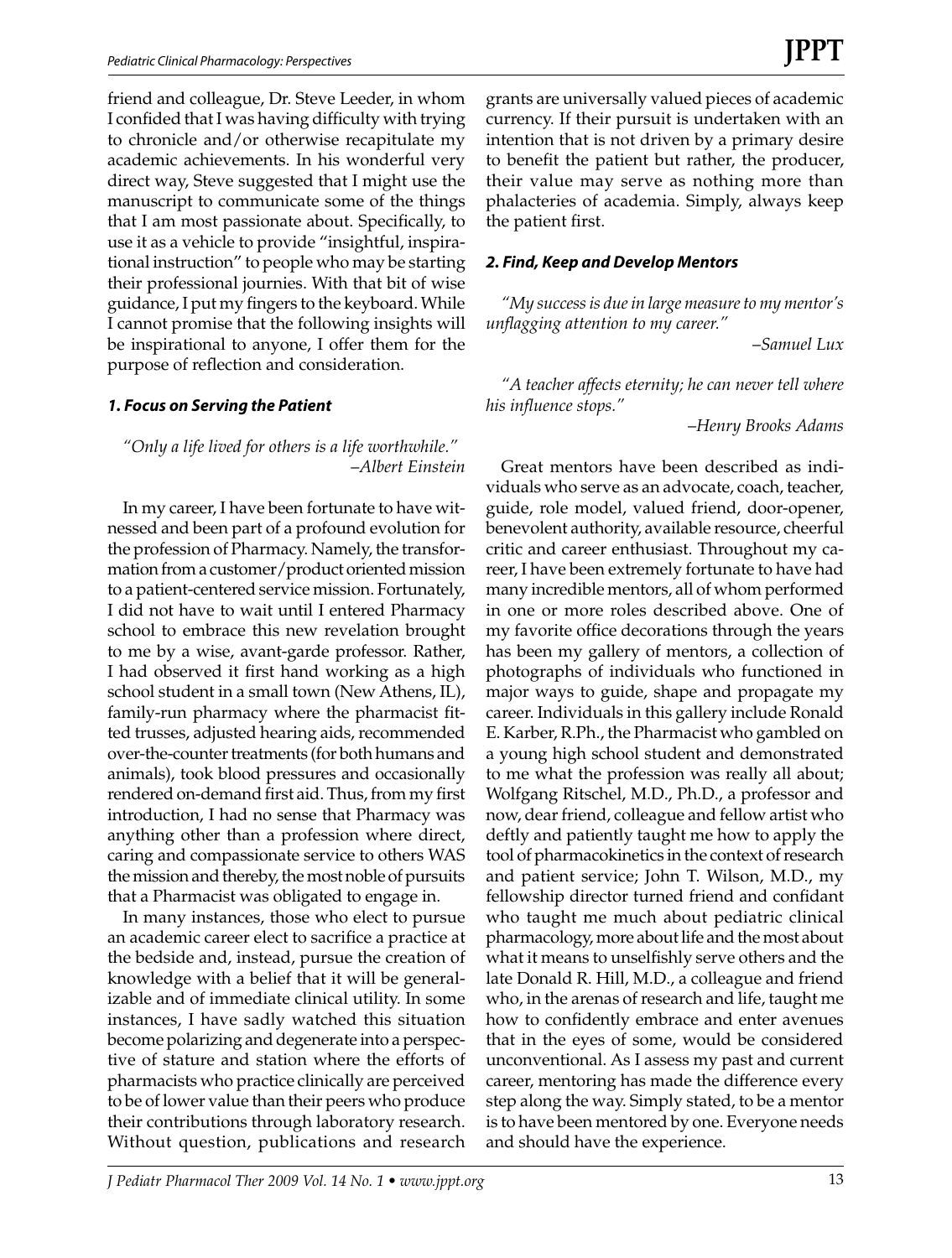Through the years, I have had the pleasure of mentoring many excellent and truly outstanding individuals as students, postdoctoral fellows and junior faculty members; each of them challenging (in good ways), different and dedicated to excellence and the overall mission of improving the lives of children and their families. I have found that there is really no playbook which articulates a specific approach that guarantees success. Rather, effective mentoring requires the application of a risk and reward paradigm which is dynamic, professional and personal in nature. While the process often starts on a conditional basis, a successful experience produces a relationship that decidedly has unconditional dimensions. Finally, mentoring has always resulted in my becoming more knowledgeable (often out of necessity to keep up), flexible, compassionate, tolerant and appreciative. One of my greatest joys continues to be the ability to witness the achievements of those I have been privileged to mentor and to witness the impact that their efforts have on others.

#### *3. Be True to Your Beginnings*

*"Dance with the one who brung you."* –*Darrell Royal*

The aforementioned is attributed as a favorite expression of Darrell Royal, a University of Texas football coach. In sports, it is said to mean that you go with the players and plays that result in wins. I would opine that this dictum is equally applicable to an academic career as it is to a football strategy.

As a college student, our faculty implored us to commit to the necessary practice of life-long learning. No single bit of anticipatory guidance could ring more true. Upon my graduation from Pharmacy school, I remember my elders describing the tremendous technologic advancements they witnessed during their lifetime. All the while, it was easy to take my current state of affairs for granted and to feel secure that the knowledge that I had acquired made me the consummate educated person and put me at a great advantage as compared to the generations represented by my parents and grandparents. What a delusion! My first introduction to a computer was pushing through over 500 punch-cards to do a simple Student t-test. Three decades later, the "norm" is using sophisticated computer-based algorithms to perform *in silico* simulation of disease progression and the results from a pediatric clinical trial yet to be conducted. What a tremendous privilege it is to be living in a time where things regarded as nothing more than Orwellian fantasy have become not only a reality but rather, a necessity as we apply the tools of technology to solving complex problems in pediatric pharmacology.

As I survey the careers of some contemporaries who started and stayed in academia, I see many whose current endeavors and abilities appear quite different than was apparent from their work in the early 1980s. With information in science and technology more than doubling every decade, it is essential that we constantly learn new things and confirm our knowledge through application. In this process, innate talent drives the acquisition of new and different skills. In this process of professional evolution, I have witnessed a number of individuals who verbalized a perceived need to re-make themselves as opposed to re-tool or re-engineer their career. While such an approach can be considered as not all bad if it culminates in expanded knowledge and useful application, it has the potential to produce everything from disgruntlement and disaster when, in the process, an individual sacrifices their "first love." The answer to prevent this is, simply, don't make this sacrifice. To stay grounded in the principles that formed the foundation of an individual's entry into the profession of Pharmacy will go a long way to ensuring that the career which is built is solid, substantial and survivable. In the process, you will make admirers who respect and in some cases, revere your accomplishments, valued colleagues who value and depend upon your opinions and most importantly, dear friends with whom you will want to weather both accomplishments and failures.

#### *4. Think and Act Out of the Box*

"*The significant problems we face in life cannot be solved at the same level of thinking we were at when we created them."*

–*Albert Einstein*

Whether in the context of providing clinical care or doing research, there are two phrases that always give me profound dyspepsia: 1) "we can't do this" and 2) "we have always done it this way." For creativity to occur and flourish, it is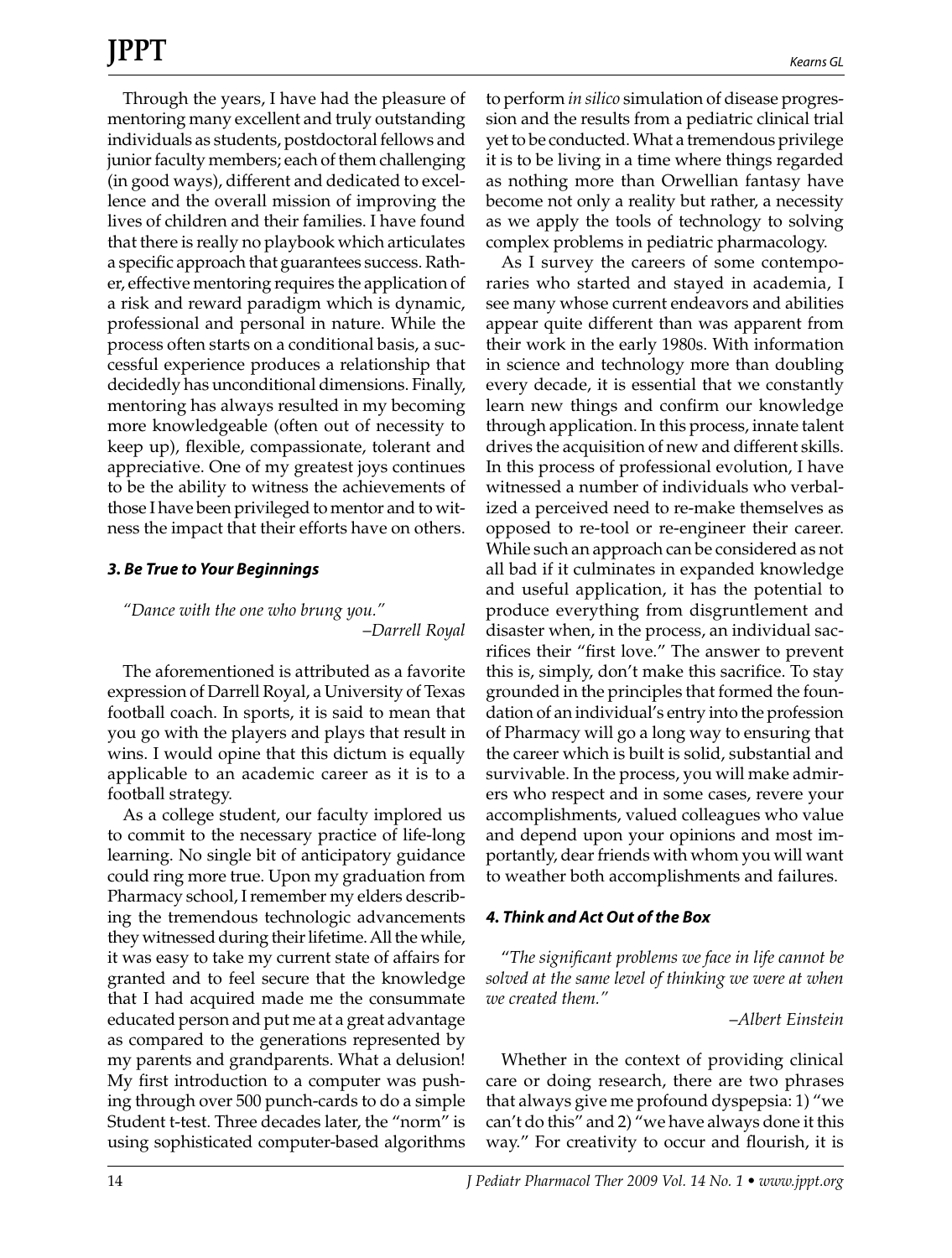impossible for an individual to be imprisoned by intellectual myopia or inflexibility. Most regrettably, I have observed such stunted approaches to thinking in both the research and clinical arenas. When it occurs in the course of patient care, therapeutics can quickly become de-personalized as practitioners strive to protocolize treatment in a quest to reduce variability and, thereby, improve quality through actions predicated on an evidence-based approach that is often fixed in time. The result can be adoption of a paradigm where treatment that is "good enough" is not truly as good as it can be. What can make this worse is when the practitioner considers himself/ herself to be completely sufficient based on a static base of knowledge and perceives no need for it to evolve and expand.

An effective antidote for this lethal condition is to engage a multifaceted approach which oddly enough, works for both prevention and treatment. First, firmly commit to engage the mind, exercise its abilities and infiltrate one's thinking with creativity across the dimension of problems which ranges from seemingly mundane to highly complex. Second, adopt the perspective that "good enough never is." Finally, no matter what the challenge, never, never, never give up. There is much knowledge in the world and it resides in many places and with all manner of people. To use it wisely and to improve upon it requires that one seek it diligently.

#### *5. Make the Biggest Difference for as Many People as You Can*

*"I just get up and greet every day as another opportunity to do good"*

–*Phillip L. Berry*

In 1977 during my residency at the Cincinnati Children's Hospital Medical Center, I had the good fortune of meeting, collaborating and commiserating (as an office mate) with Dr. Phillip Berry (currently the Chief of Pediatric Nephrology at the Dell Children's Hospital in Austin, Texas), a fellow in Pediatric Nephrology. Our friendship and sojourn through professional and personal life together started with a patient encounter. Specifically, the first use of charcoal hemoperfusion in our hospital to treat a comatose child who had ingested a very lipophilic drug that hemodialysis simply could not touch.

There was no literature, no experience and in the opinion of our superiors, no other option. Thus, we were left in the intensive care unit to get it done and to periodically report on the progress of the patient. We made a plan, executed it through the night and 12 hours after we started, had the little girl (who was intubated) writing a note ("I'm okay") to her mother. The following morning, Phillip and I looked at each other and the aforementioned quote was borne. Since that time, it has served as both my moral barometer and raison de'etre.

Daily, I continue to seek and find many avenues where tremendous good can be done. When our careers begin, these "avenues" can often appear as only a small path. As our careers develop, the opportunities can represent boulevards. Irrespective of their size, length or tortuosity, choosing the path leading to good in the world always accomplishes the goal. In 2007 and 2008, I had the exceptional opportunity to serve the World Health Organization as the only U.S. member of the Paediatric Subcommittee of the Essential Medicine's Committee. This group of pharmacists and physicians from continents across the world was charged with developing the first Essential Medicines List for Children. While it was a distinct honor to have received this appointment, the experience created in me an immediate and simultaneous sense of humility, inadequacy and opportunity. For the first time in 30 years of a career, I was given an opportunity to focus my efforts and abilities, with new colleagues that I had never met, to make an effort to improve pediatric therapeutics in countries where conditions don't exist for the reconstitution of an antibiotic powder with clean water or the electricity to power the refrigerator needed to ensure stability of the formulation necessary to adequately treat a young child. The reward in this experience was both profound and simple. Namely, to be able to truly understand that the "greater good" could only be influenced when engaged with a sense of diligence, purpose and respect.

#### *6. Don't Take Yourself Too Seriously*

*"Maturity consists of no longer being taken in by oneself."*

–*Kajetan van Schlaggenberg*

Accomplishment in a career, be it in academia,